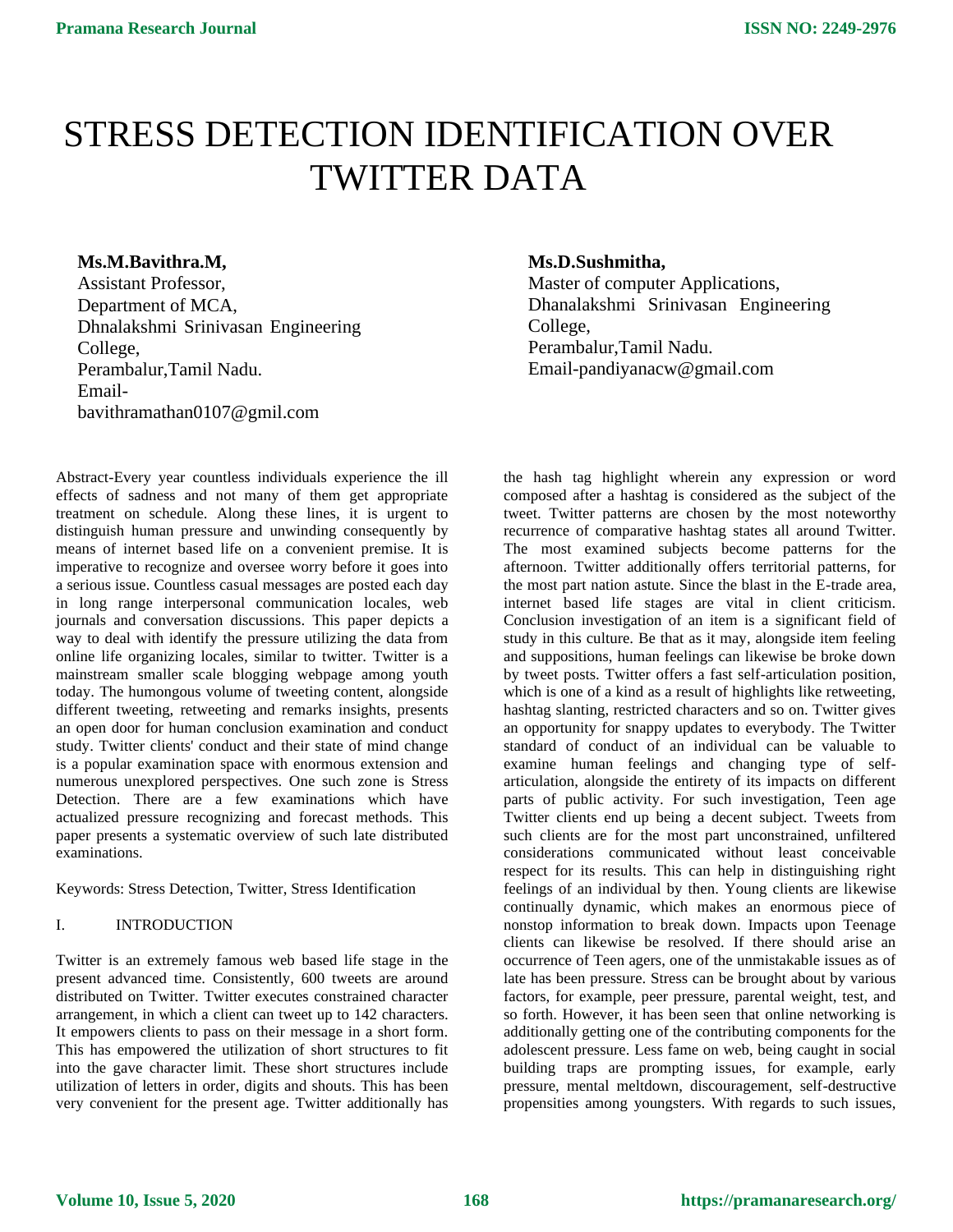anticipation is superior to fix. Investigating the online action of the client, his/her feeling of anxiety can be resolved, even anticipated. This subject is being investigated by numerous individuals to adapt to the negative reaction of web based life. A review of this investigation explains the exertion taken regarding the matter, different examination strategies and potential arrangements.

# II. PROPOSED ALGORITHM

The proposed will be looked on Sentiment Analysis is the way toward deciding if a bit of composing is certain, negative or impartial. Notion investigation helps information examiners inside enormous endeavors measure popular supposition, lead nuanced statistical surveying, screen brand and item notoriety, and comprehend client encounters.

#### Focal points

Client utilizing these web application is the pressure promoter for all the client.

Client post a tweet related on included catchphrases.

The twitter identify the client feeling of anxiety and informed the client.

In this proposed framework, play the tune for client dependent on client modes.

# A.SYSTEM ARCHITECTURE

Structure, conduct, and more perspectives on a framework. A design portrayal is a proper depiction and portrayal of a framework, sorted out such that supports thinking about the structures and practices of the framework. Framework design can include framework segments, the remotely noticeable properties of those segments, the connections (for example the conduct) between them. It can give an arrangement from which items can be secured, and frameworks created, that will cooperate to execute the general framework. There have been endeavors to formalize dialects to depict framework design; all things considered these are called engineering portrayal dialects (ADLs).

# B. VARIOUS ASSOCIATIONS CHARACTERIZE FRAMEWORKS ENGINEERING IN VARIOUS MANNERS, INCLUDING:

•An dispensed game plan of physical components which gives the structure answer for a shopper item or life-cycle process planned to fulfill the prerequisites of the useful design and the necessities gauge

•Architecture involves the most significant, inescapable, toplevel, vital developments, choices, and their related bases about the general structure (i.e., fundamental components and their connections) and related attributes and conduct

If recorded, it might incorporate data, for example, a nitty gritty stock of current equipment, programming and systems administration abilities; a depiction of long-go plans

and needs for future buys, and an arrangement for updating or potentially supplanting dated gear and programming.

An engineering outline is a graphical portrayal of a lot of ideas that are a piece of design, including their standards, components and parts. Engineering outline can help framework fashioners and designers envision the significant level, in general structure of their framework or application, so as to guarantee the framework addresses their clients' issues. Utilizing engineering graph, you can likewise depict designs that are utilized all through the plan. It's fairly similar to an outline that you use as a guide, with the goal that you and your associates can talk about, improve and follow.



#### III. Analysis and Result

## Framework TESTING

# Testing

Testing is a progression of various tests that whose main role is to completely practice the PC based framework. Albeit each test has an alternate reason, all work ought to confirm that all framework component have been appropriately coordinated and performed apportioned capacity. Testing is the way toward checking whether the created framework works as indicated by the real necessity and targets of the framework. The way of thinking behind testing is to discover the blunders. A decent test is one that has a high likelihood of finding an unfamiliar blunder. An effective test is one that reveals the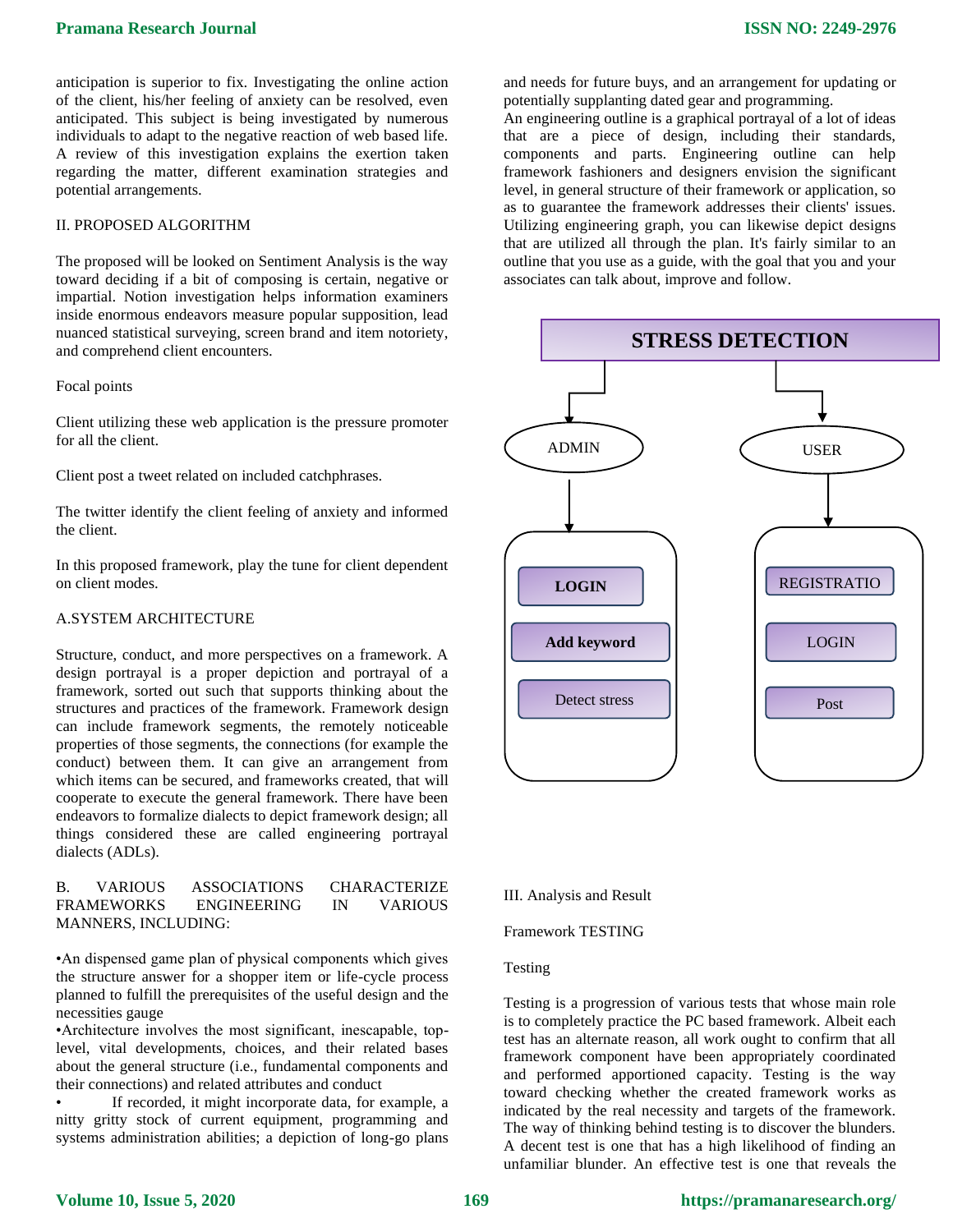unfamiliar blunder. Experiments are contrived considering this reason. An experiment is a lot of information that the framework will process as an information.

Sorts of Testing

Framework testing

After a framework has been confirmed, it should be altogether tried to guarantee that each segment of the framework is acting as per the particular necessities and that it is working as it ought to including when an inappropriate capacities are mentioned or an inappropriate information is presented.

Testing estimates comprise of building up a lot of test standards either for the whole framework or for explicit equipment, programming and interchanges parts. For a significant and touchy framework, for example, an electronic democratic framework, an organized framework testing project might be built up to guarantee that all parts of the framework are completely tried.

Testing estimates that could be followed include:

•Applying useful tests to decide if the test measures have been met

•Applying subjective evaluations to decide if the test measures have been met.

•Conducting tests in "lab" conditions and leading tests in an assortment of "reality" conditions.

•Conducting tests over an all-encompassing timeframe to guarantee frameworks can perform reliably.

•Conducting "load tests", reenacting as close as conceivable likely conditions while utilizing or surpassing the measures of information that can be relied upon to be taken care of in a real circumstance.

Test measures for equipment may include:

•Applying "non-working" tests to guarantee that hardware can face anticipated degrees of physical taking care of.

•Testing "hard wired" code in equipment (firmware) to guarantee its consistent rightness and that proper norms are followed.

Tests for programming segments additionally include:

•Testing all projects to guarantee its coherent accuracy and that proper structure, advancement and execution guidelines have been followed.

•Conducting "load tests", reenacting as close as conceivable an assortment of "reality" conditions utilizing or surpassing the measures of information that could be normal in a genuine circumstance.

•Verifying that honesty of information is kept up all through its necessary control.

# Unit testing

The primary test in the advancement procedure is the unit test. The source code is typically isolated into modules, which thus are partitioned into littler units called units. These units have explicit conduct. The test done on these units of code is called unit test. Unit test relies upon the language upon which the undertaking is created. Unit tests guarantee that every one of a kind way of the venture performs precisely to the archived particulars and contains obviously characterized inputs and anticipated outcomes. Practical and unwavering quality testing in an Engineering domain. Creating tests for the conduct of parts (hubs and vertices) of an item to guarantee their right conduct before framework joining.

#### Joining testing

Testing is which modules are joined and tried as a gathering. Modules are regularly code modules, singular applications, source and goal applications on a system, and so forth. Coordination Testing follows unit testing and goes before framework testing. Testing after the item is code finished. Betas are regularly broadly circulated or even disseminated to people in general everywhere with the expectation that they will purchase the last item when it is discharge.

#### Framework MAINTENANCE

Framework upkeep is a progressing movement, which covers a wide assortment of exercises, including evacuating system and plan mistakes, refreshing documentation and test information and refreshing client support. There are four kinds of support, to be specific, remedial, versatile, perfective, and preventive. Remedial upkeep is worried about fixing mistakes that are seen when the product is being used. Versatile upkeep is worried about the adjustment in the product that happens to make the product versatile to new condition, for example, to run the product on another working framework. Perfective upkeep is worried about the adjustment in the product that happens while including new functionalities in the product. Preventive support includes executing changes to forestall the event of blunders. The dispersion of sorts of upkeep by type and by level of time devoured.

## IV.CONCLUSION

In this paper, we introduced a system for distinguishing clients psychlogical stress states from clients' week after week web based life in information, utilizing tweets' substance just as clients' social cooperations. Utilizing true online life information as the premise, we contemplated the connection between's client' mental stress states and their social collaboration practices.This causes us to diminish the pressure and improve the wellbeing state of the individuals.The strategies that are utilized encourages the individual character to calm from the pressure they face in their everyday life.